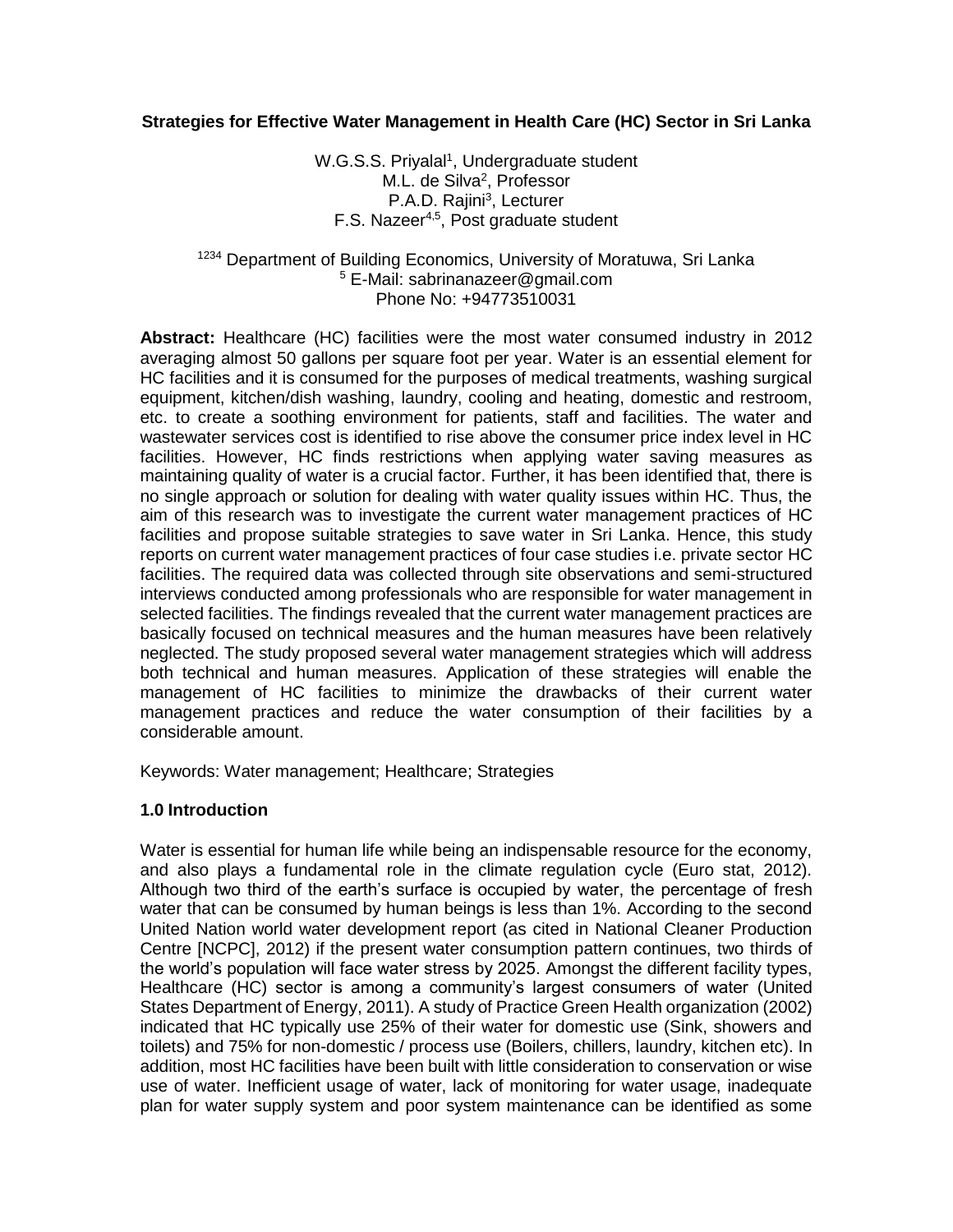major problems that HC facilities face in relation to water consumption. However, establishing a comprehensive water management program in HC facilities will enable sustainable water consumption (U.S Department of Energy, 2011). This will help to reduce the operational cost contributing to mitigate the water crisis. Therefore professionals who involve in water management need to draw into innovative ideas to meet both of those concepts in order to achieve effective and efficient water consumption. Accordingly, the aim of this paper is to study the current water management strategies practiced in Sri Lankan HC sector.

# **2.0 Literature**

## **2.1 Water management in HC Facilities**

Water management can be described as the process of planning, monitoring and controlling of facility water use and water quality in order to obtain an optimum use from available water. According to the National Cleaner Production Centre [NCPC] of Sri Lanka (2012), water management concept has major two aspects as water conservation and water efficiency. Water efficiency focuses on achieving the same result with the minimum amount of water usage while water conservation directs towards reducing the wastage of water. Effective water management in the Commercial, Industrial and Institutional (CII) sector can have a tremendous impact on overall water consumption and deliver a range of economic and environmental benefits (Cohen Cohen, Ortez & Pinkstaff, 2009). Amongst, HC systems consumes largest proportion of water ranging from per capita 40 gallons to 350 gallons per day depending on factors such as; geographical location, services provided, size, age, type of building, water use equipment and practices (United States Department of Energy [DOE], 2011). Further, New Hampshire Department of Environmental Services [NHDES] (2013) indicates that HC facilities with steam sterilizers, autoclaves, x-ray equipment, in-house laundries and kitchens can be significant water consumers, using as much as 30,000 gallons of water a day. As common to any facility, HC comprises of domestic water uses of drinking, washing and personal hygiene. Moreover, there are number of unique water-using activities in HC facilities such as; vacuum pump systems, medical air and compressor equipment, sterilizers and central sterile operations, laboratory hood scrubbers, X-ray equipment and film developers, watertreatment systems for kidney dialysis and laboratory water, therapeutic baths and treatments. Since large hospitals employ several water use functions, effective and efficient water usage is a major requirement in medical facilities. However, there is a major constrain when applying water saving measures to HC facilities as it needs to maintain quality of water. Because there is a higher risk for water to get contaminated and people to get infected by water (Angelbeck, Ortolano, Canonica, & Cervia, 2006). Therefore management need to be aware when implementing water management strategies.

### **2.2 Common Water Management Strategies**

There is a wide variety of common water management strategies available for all facility types such as;

1. Water Management Plan (WMP): A water management plan (WMP) is an essential tool to achieve an effective and sustainable outcome in relation to water efficiency (DEH, 2006). It comprise of facility surveys, water use monitoring, determining performance targets, identifying saving options, engaging building users and allocating resources (AFED, 2010).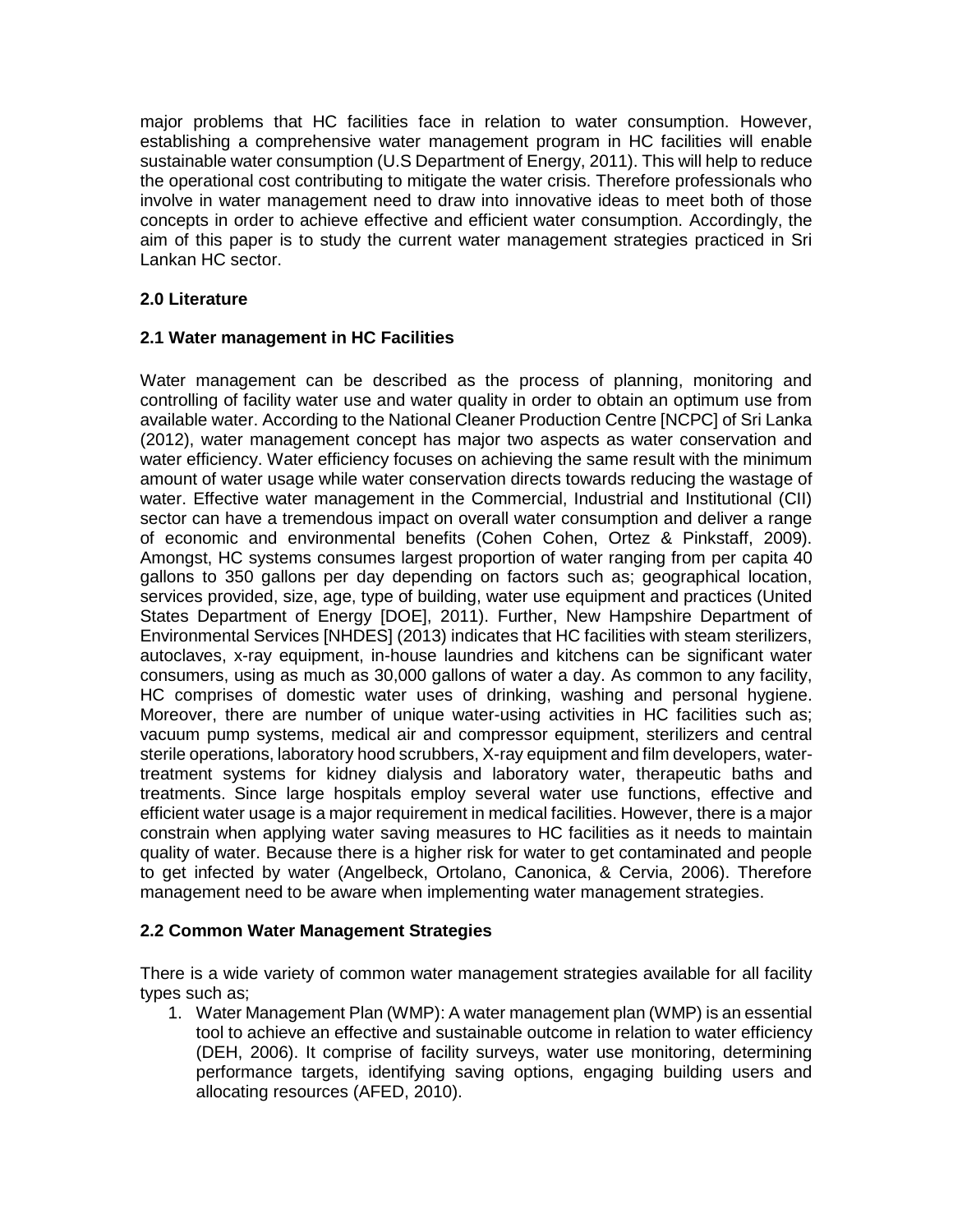- 2. Water Use Monitoring and Education: routinely monitoring facility water use through existing water meters and metering. This enables to quickly find and fix leaks or other water wastages (EPA, 2012).
- 3. Water Management in Different Functional Areas;

|                             | Table 1: Water management strategies for different functional areas                                                                                                                            |  |  |  |  |
|-----------------------------|------------------------------------------------------------------------------------------------------------------------------------------------------------------------------------------------|--|--|--|--|
| <b>Functional</b><br>areas  | Water management strategies                                                                                                                                                                    |  |  |  |  |
| Washrooms<br>and toilets    | Install dual or variable flush systems for water closets and commodes<br>(AFED, 2010).                                                                                                         |  |  |  |  |
|                             | Improve the flush systems with modern low volume cisterns and flush<br>systems (Environment Agency of UK, 2007).<br>Install manual flush or sensor operated flush for urinals (AFED, 2010).    |  |  |  |  |
|                             | Improve the faucets and showers with high efficiency models with<br>aerators (Cohen, Ortez, & Pinkstaff, 2009).                                                                                |  |  |  |  |
|                             | Install sensor operated faucets to avoid the water wastage when<br>opening and closing a manual faucet (Texas Water Development<br>Board, 2011).                                               |  |  |  |  |
| Commercial<br>kitchens      | Install a pre-rinse spray valve in order to reduce water and chemical<br>consumption of dishwashers in commercial kitchens<br>recirculation strategy is enabled in the hot water boiler system |  |  |  |  |
| Laundries                   | Wash full loads only by adjusting laundry schedules or washing clothes<br>only when it is necessary (AFED, 2010).                                                                              |  |  |  |  |
|                             | Change the existing laundry methods / chemicals into new methods /<br>chemicals that require fewer wash and rinse steps (WUCB, 1999).                                                          |  |  |  |  |
|                             | Install a rinse water reclamation system to reuse discharged rinse water<br>or Use batch washers that use less water since they reuse rinse water                                              |  |  |  |  |
|                             | for the first rinse (WUCB, 1999).                                                                                                                                                              |  |  |  |  |
| Mechanical<br>systems       | Install water meters on the makeup water and blow down line of cooling<br>tower systems and monitor                                                                                            |  |  |  |  |
|                             | Continuously treat cooling tower water to prevent forming of scaling or<br>use softened makeup water to control bleeding rate (Weimar &<br>Browning, 2010).                                    |  |  |  |  |
|                             | Use treated air handler condensate water, grey water or rain water as<br>cooling tower makeup water.                                                                                           |  |  |  |  |
|                             | Install an automatic blow down control for boilers                                                                                                                                             |  |  |  |  |
| Pools,<br>spas<br>and ponds | Using rain water or raw water for water ponds in the hospital premises<br>Shutting down or removing unnecessary fountains or waterfalls                                                        |  |  |  |  |
|                             | Using the pool water for several cycles<br>Reusing drain water from pools, spas and ponds for different purposes<br>such as landscaping. (AFED, 2010).                                         |  |  |  |  |
| Outdoor                     | Watering plants early in the morning in order to minimize the                                                                                                                                  |  |  |  |  |
| <b>Water Use</b>            | evaporation of water.                                                                                                                                                                          |  |  |  |  |
|                             | Making sure sprinklers have been adjusted accurately towards                                                                                                                                   |  |  |  |  |
|                             | landscape plants.<br>Adjusting sprinklers and other water delivery devices to concentrate                                                                                                      |  |  |  |  |
|                             | water at the root area of plants.                                                                                                                                                              |  |  |  |  |
|                             | Refraining from watering when it's windy or raining.                                                                                                                                           |  |  |  |  |
|                             | Using a hose with an attached nozzle or spray head with an automatic<br>shutoff option to avoid water waste.                                                                                   |  |  |  |  |

Table 1: Water management strategies for different functional areas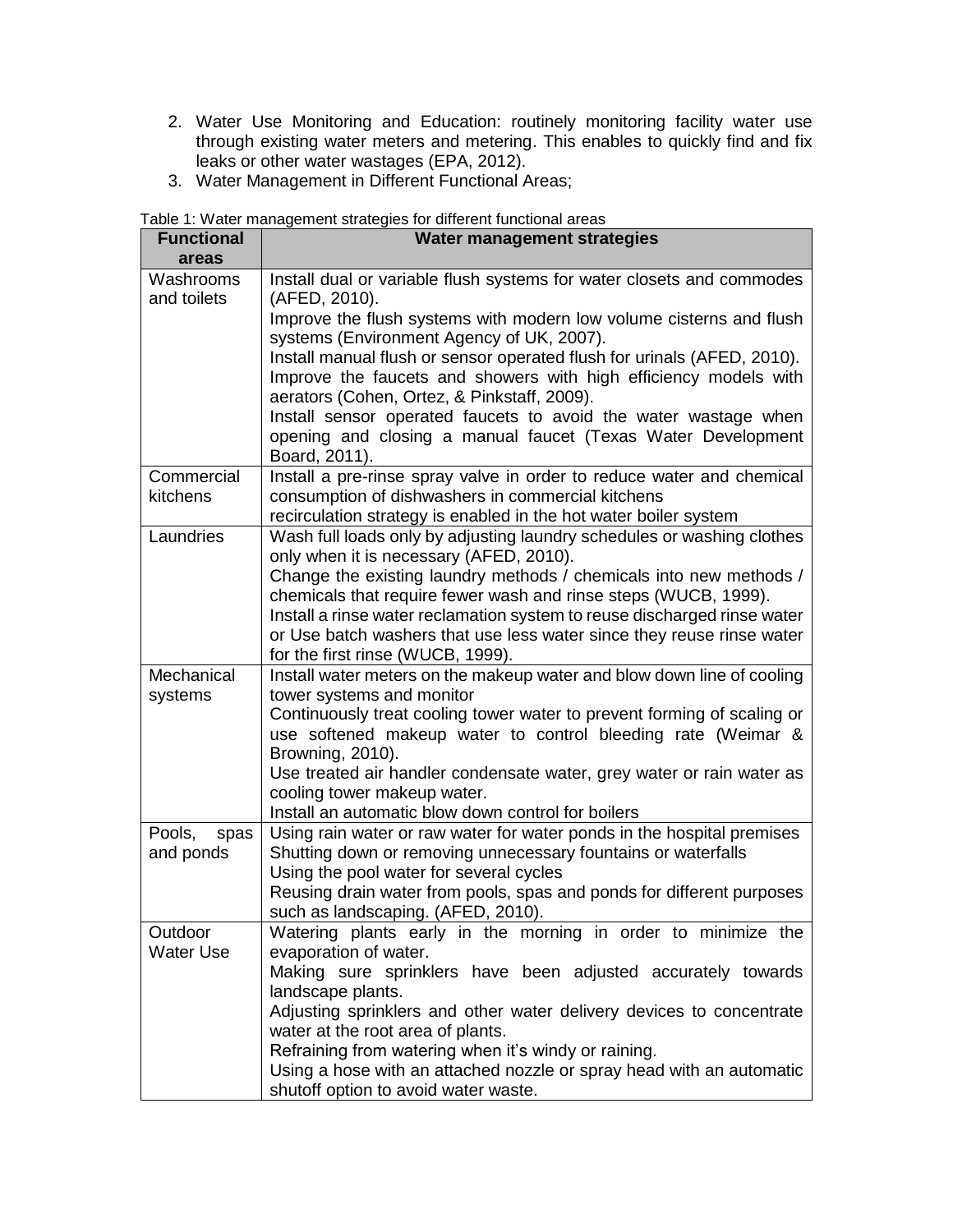| Planting low water use trees, shrubs and ground covers instead of high<br>water use turf grass (EPA, 2012). |
|-------------------------------------------------------------------------------------------------------------|
|                                                                                                             |

# **2.3 Specific Water Management Strategies for HC facilities**

HC facilities should consider unique water management strategies to manage water as 4 – 15% of the water consumption is used for medical proceedures. The medical equipment used run throughout the day and night and use large quantities of water (Cohen et al., 2009). Some of the strategies could be used to minimize the consumption of water and presented in the Table 2;

| <b>Equipment</b>                                     | <b>Water management strategies</b>                                                                                                                                                                                                                                                                                                                                                                                                                                                                                                                                                                                                                                          |
|------------------------------------------------------|-----------------------------------------------------------------------------------------------------------------------------------------------------------------------------------------------------------------------------------------------------------------------------------------------------------------------------------------------------------------------------------------------------------------------------------------------------------------------------------------------------------------------------------------------------------------------------------------------------------------------------------------------------------------------------|
| <b>Medical Equipment with</b><br>Single Pass Cooling | Equipment such as; ice machines, film processing X-ray<br>machines, degreasers, hydraulic equipment, condensers, air<br>compressors and vacuum pumps etc. use the single pass<br>cooling system which is inefficient. Strategies such as;<br>1) shut off water of single passing cooling systems when they<br>are not in use<br>2) Install automatic valves to stop water flow when equipment<br>is not in use. E.g. Use temperature control valves<br>3) Improve existing single pass cooling water film processing<br>equipment with closed loop cooling systems<br>4) Replace original liquid ring vacuum pumps<br>5) Use new technological machines that do not consume |
|                                                      | water for cooling or film processing (North Carolina<br>Department of Environment and Natural Resources, 2002).                                                                                                                                                                                                                                                                                                                                                                                                                                                                                                                                                             |
| <b>Distil Water Plant</b>                            | Use of closed loop system or cooled by passing through a<br>chilled water coil (Acmas Technocracy Limited, 2010).                                                                                                                                                                                                                                                                                                                                                                                                                                                                                                                                                           |
| <b>Steam Sterilizers</b>                             | Retrofitting steam sterilizer with a water saving device to<br>monitor the drain water temperature and applies cold water<br>only when necessary.<br>Collect the steam released by the steam trap of the large<br>steam sterilizers and send it back to the boiler through the<br>condensate return line to the boiler NHDES, 2013).                                                                                                                                                                                                                                                                                                                                        |

Table 2: water management strategies for medical equipment

# **3.0 Methodology**

A case study approach was adopted in which site observation and semi structured interview techniques were chosen as the quickest and most cost effective way of studying the current set of practices in HC facilities in managing the water consumption. Accordingly, four case studies were conducted in four leading private hospitals in Sri Lanka which comprised of all the medical services (such as; medical operations, dental, X-ray, Magnetic Resonance Imaging / Computed Tomography (MRI/CT) scan, dialysis medical laboratories and biomedical tests etc.) and building services (such as; central water supply system, central air conditioning system, fire protection system, sanitary facilities, laundry and kitchen etc.). Further to the observation of the current water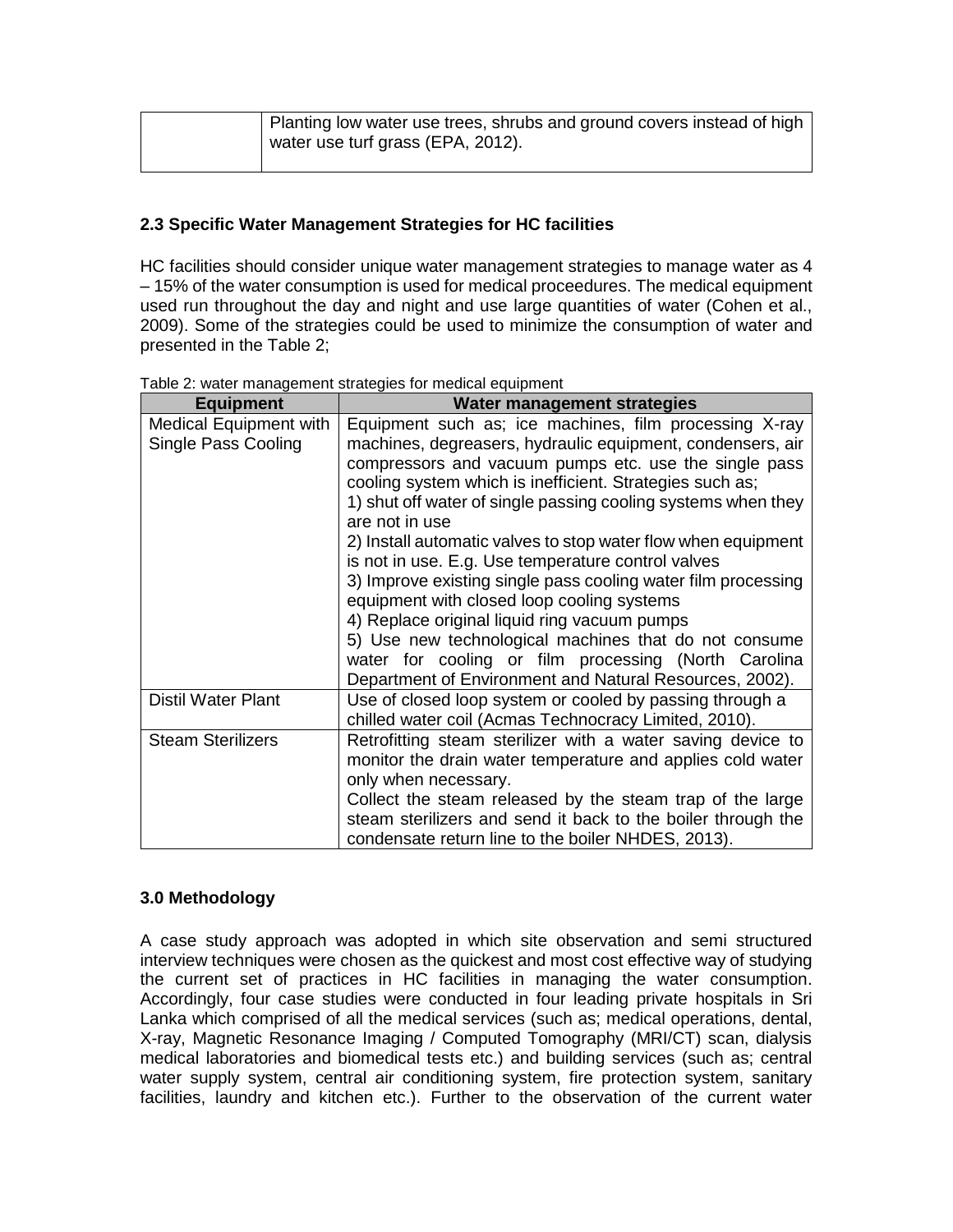management practice, Maintenance / chief engineer and the bio-medical engineer were interviewed in order to gain insights in the current water management practices of the selected HC facility. Findings of the four case studies are analyzed through cross case analysis in relation to the water management and conservation techniques. Thus, Table 3 provides the details of the selected four HC facilities;

|                 | HC facility "A"                            | HC facility "B"              | HC facility "C"  | HC facility "D"              |  |  |
|-----------------|--------------------------------------------|------------------------------|------------------|------------------------------|--|--|
| of<br>Year      | 2002                                       | 2003                         | 1986             | 2008                         |  |  |
| Construction    |                                            |                              |                  |                              |  |  |
| No of Beds      | 200                                        | 165                          | 375              | 80                           |  |  |
| Average         | 180<br>170<br>to                           | 130<br>140<br>to             | 260<br>240<br>to | 60 to 70 beds                |  |  |
| patients<br>bed | beds                                       | beds                         | beds             |                              |  |  |
| occupancy       |                                            |                              |                  |                              |  |  |
| water<br>Main   | city water <sup>1</sup> ;                  | city water;                  | city water;      | city water;                  |  |  |
| source          | bottled<br>water                           | bottled<br>water             | water            | bottled<br>water             |  |  |
|                 | for drinking;                              | for drinking;                | purification     | for drinking;                |  |  |
|                 | Tube well for                              | Tube well for                | plant used for   |                              |  |  |
|                 | landscaping                                | landscaping                  | drinking         |                              |  |  |
| city<br>water   | $11000 - 12000$                            | $9500 - 11500$               | $16500 - 18000$  | $3900 - 4500$ m <sup>3</sup> |  |  |
| demand<br>per   | m <sup>3</sup>                             | m <sup>3</sup>               | m <sup>3</sup>   |                              |  |  |
| month           |                                            |                              |                  |                              |  |  |
| air<br>central  | 03 chillers and                            | 03 chillers and              | 03 chillers and  | 03 chillers and              |  |  |
| conditioning    | 03<br>cooling                              | 03<br>cooling                | 03<br>cooling    | 03<br>cooling                |  |  |
| system -        | towers                                     | towers                       | towers           | towers                       |  |  |
| Steam system    | 3<br>industrial                            | 3 <sup>1</sup><br>industrial | No.<br>central   | No.<br>central               |  |  |
|                 | <b>boilers</b><br>$\overline{\phantom{a}}$ | boilers                      | boiler system;   | boiler system;               |  |  |
|                 | 1500<br>capacity                           | 1500<br>capacity             | Mini boilers     | Mini boilers                 |  |  |
|                 | liters                                     | liters                       |                  |                              |  |  |

Table 3: Specification of the selected case studies

In addition to this common features such as; washing machines, steam driers, steam irons were used in laundry while dishwashers, pre-rinse spray valve, hot water boilers, faucets were used in kitchen. Further, all four hospital were found to be equipped with sprinklers, hose reels and pillar hydrants with a comprehensive plumbing system. In terms of the medical services sterilizers, dialysis unit with RO water plant, distil water plant, biochemistry analyzer, chemical disposing process, X-ray machines and MRI / CAT scanners etc. were observed as major water consuming equipment in the selected HC facilities.

# **4.0 Findings**

l

This section presents the cross case analysis results of the four HC facilities.

**4.1 Use of alternative water sources:** City water supplied by the National Water Supply and Drainage Board (NWSDB) was found to be the major water source consumed by the HC facilities. City water is produced up to the drinking water standard through the purification plants. However, it was found that providing safe drinking water for the occupants is a major responsibility of a HC facility, thereby HC facilities A, B and C use bottled water purchased from a reputed supplier while HC facility C produces drinkable

<sup>1</sup> from the national water supply of Sri Lanka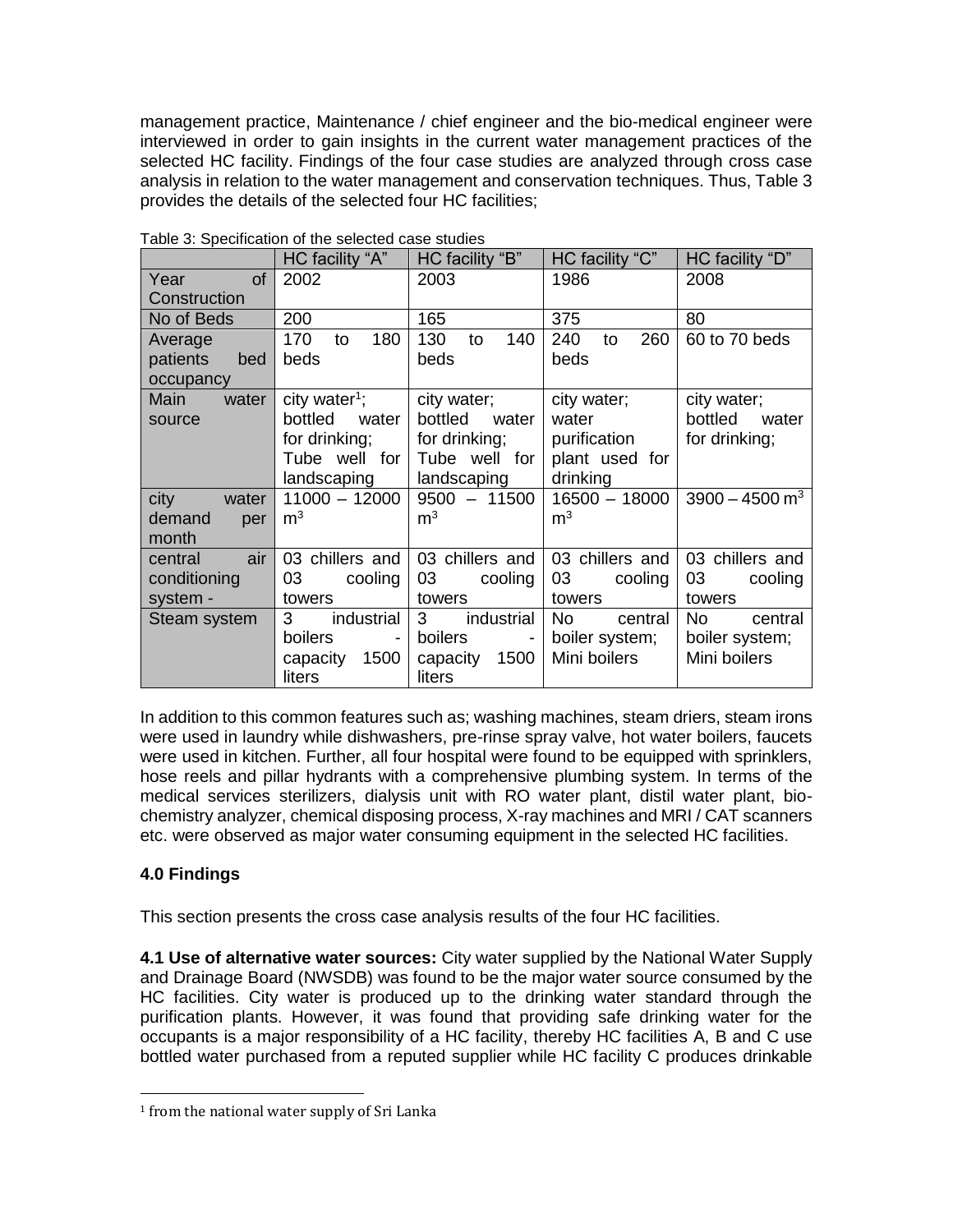water from their own purification plant. Further, it was found that HC facilities A and B uses tube well for purposes such as; flushing needs of washrooms and landscaping.

**4.2 Water Consumption of HC facilities:** All the four HC facilities were significantly consuming high amount of water for daily operation of the facility. Even though the HC facilities comprised of various alternative water sources, HC facilities measure their water consumption of the city water. Further, the amount of water required varied upon factors such as; average occupancy, medical activities taken place, building support activities to function the HC facility and climate conditions etc. However, it was noted that all the HC facility required high amount of water as below;

| <b>Hospital</b> | <b>Monthly city water</b><br>demand $(m^3)$ | <b>Average monthly</b><br>occupancy<br>(patient beds) | <b>Specific</b><br>consumption<br>(m <sup>3</sup> /patient/month) |
|-----------------|---------------------------------------------|-------------------------------------------------------|-------------------------------------------------------------------|
| A               | $11000 - 12000$                             | 5250                                                  | $2.1 - 2.3$                                                       |
| в               | $6500 - 7300$                               | 4050                                                  | $1.6 - 1.8$                                                       |
| С               | $16500 - 18000$                             | 7500                                                  | $2.2 - 2.4$                                                       |
| D               | $3900 - 4500$                               | 1950                                                  | $2.0 - 2.3$                                                       |

Table 4: Water consumption of HC facilities

Accordingly, HC facility B has lesser specific consumption of city water when comparing with other HC facility. The main reason behind that is HC facility B uses raw water that is taken from a tube well for flushing needs of washrooms and for landscaping. However, other HC facilities still use city water for flushing in washrooms. HC facility A also uses raw water for its gardening, but still city water is used for all the internal water uses. Hence, a significant difference cannot be seen among Hospital A, C and D. Therefore, Hospital B was found to be managing the water sources effectively.

**4.3 Water Management Plan of HC facilities:** None of the HC facilities adopted a comprehensive water management plan and almost similar types of plans are implemented except for few additional strategies.General outline of a comprehensive water management plan had been derived in the water efficiency guide of Australian Government Department of Environment and Heritage [DEH] (2006) in the areas of; initial plan, baseline data and performance targets, water saving measures, management performance and performance reporting. Accordingly the HC facilities water management plan was analyzed with respective to the above water management plan;

 *Initial plan:* Purpose, scope, policy, principles, goals and objectives were identified as the contents of the initial plan. Neither HC facilities consisted of a proper initial plan a separate policy and a set of principles for water management. However, it was found that the responsible officials of the HC facilities were concerned about efficient usage of water, but they did not establish exact goals and objectives towards water conservation. In addition to the water conservation the quality of water is also a major concern of a proper water management plan. In respective to the quality of water it was found that the HC facility A tends to monitor the city water every three months and maintain the quality while the rest of the facility fails to do.

 *Baseline data and performance targets:* This stage of the plan requires the availability of data and set baselines to plan the water management. The responsible department has to maintain the data of water system, equipment required for different end users. It was identified that none of the HC facilities established a baseline or performance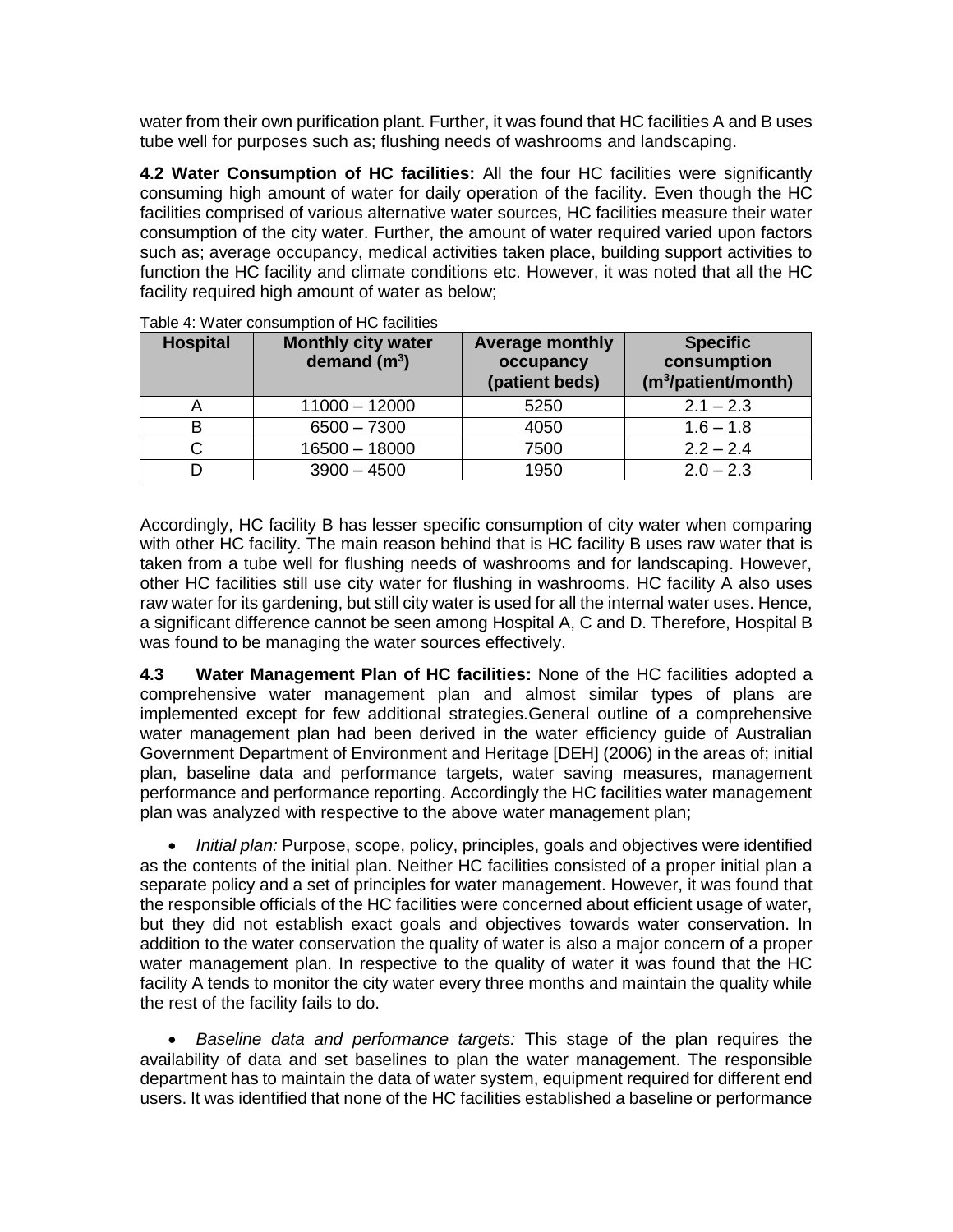target. Yet the respective officials were knowledgeable to maintain an appropriate level of water performance depending on their knowledge and experience. All the HC facilities monitor and maintain data records of their overall water consumption data. Additionally Hospital C and D monitor the water consumption of few sub-systems as well. Therefore, responsible officials had identified a performance range for those sub-systems, but not an exact performance target. Further, HC facility A and B monitor only the water demand for main supply lines only.

 *Water saving measures*: According to the stated water management plan a wellstructured technical water efficiency measures and conservation measures should be stated in the current plan. In the selected HC facilities few water efficiency and conservation measures were included in existing plans focusing on the preventive maintenance aspect to prevent water wastages from leakages. Monitoring the water consumption levels and inspecting the plumbing systems were also identified as preventive maintenance activities. As a conservation measure, HC facility A has a plan to guide the staffs towards effective use of utilities through inter departmental awareness programmes and it was not identified among other HC facilities. In terms of the technical water efficiency measures none of the HC facilities had a systematic procedures stated in the plan. However, necessary technical efficiency measures are applied in HC facilities to increase the water usage by the responsible officials but not going through a specific plan.

 *Management performance:* management action plans, assessment criteria and a risk assessment procedure are included in the management performance. Especially water assessments and risk assessments are required to identify the technical / behavioural efficiency measure and conservation measures in a systematic way. Thus, it was found that neither such plans nor procedures were available with the selected HC facilities to monitor the performance of water management.

*Performance reporting:* engineering department of HC facility A keeps records of daily city water consumption and these are reviewed by a top management personnel at the management review meeting once a month. In similar way, maintenance department of HC facility B, C and D have to report the monthly utility consumption to the audit committee and monthly water consumption data are reviewed at the annual audit meetings. Considerably good performance reporting procedures are practiced in selected hospitals and it has been a major requirement of their water management plans.

**4.4 Water use monitoring and leak detection:** In HC facility D Cooling tower makeup water lines, water supply to the kitchen and laundry have been sub-metered. Water consumptions at those functional levels are monitored separately in addition to the main city water supply. A similar procedure was found in the HC facility C where the cooling tower makeup line and water supply to the purification plant have been sub-metered and was daily monitored. Yet the rest of the other HC facilities A and B only monitor the usage of the city water supply line. Further, leak detection techniques were found and presented in the Table 5;

| <b>Strategies</b>                                                                                    | <b>HC</b> facilities |     |     |     |
|------------------------------------------------------------------------------------------------------|----------------------|-----|-----|-----|
|                                                                                                      |                      | в   |     |     |
| Maintains daily records of water use and they are reviewed<br>to ensure the consistency of water use | Yes                  | Yes | Yes | Yes |
| Implement preventive maintenance to make sure possible<br>leakages are prevented                     | Yes                  | Yes | Yes | Yes |

*Table 5: Current water management strategies practiced in terms of water use monitoring*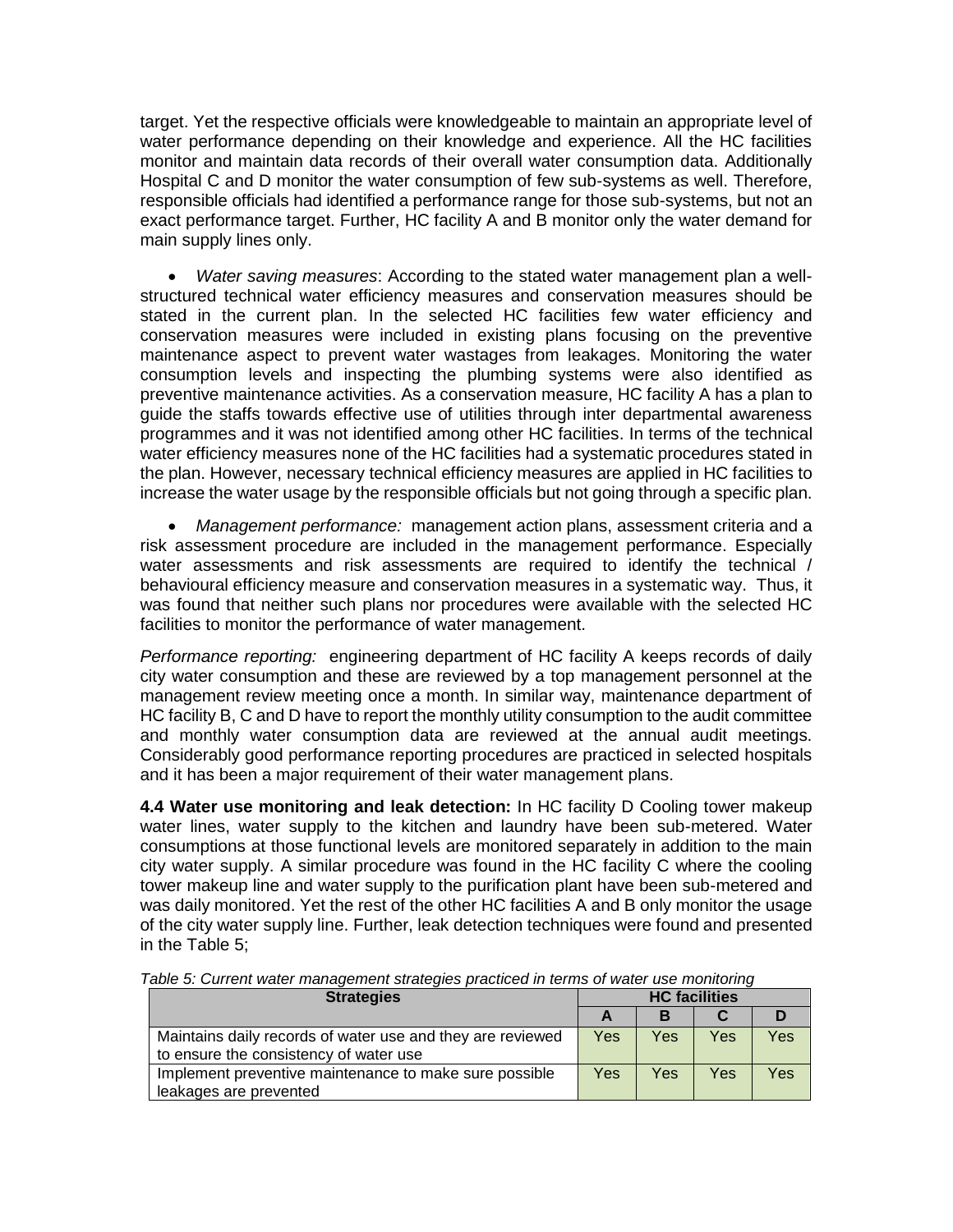| Perform water assessments or audits at least once four<br>vears              | No  | No  | No  | No  |
|------------------------------------------------------------------------------|-----|-----|-----|-----|
| Make leak reporting as a responsibility of staff of the<br>hospital facility | Yes | Yes | Yes | Yes |

According to the Table 5 all the HC facilities practice most of the major strategies towards water leak detection. Yet they do not conduct water assessments or audits, most probably as a result of lack of expertise knowledge and lack of time. If water assessment were conducted, strengths and weaknesses of existing systems and procedures could be identified.

**4.5 Education and training:** The following strategies were cross checked in terms of the education and training aspect among the HC facilities and presented in the Table 6;

| Table 6: Current water management strategies practiced in terms of education and training |  |  |  |  |
|-------------------------------------------------------------------------------------------|--|--|--|--|
|                                                                                           |  |  |  |  |

| Criteria                                                                                      |           | <b>HC</b> facilities |                |           |  |
|-----------------------------------------------------------------------------------------------|-----------|----------------------|----------------|-----------|--|
|                                                                                               | A         | в                    | С              | D         |  |
| Communicate the existing water management programme to<br>employees                           | Yes       | <b>No</b>            | <b>No</b>      | <b>No</b> |  |
| Notice monthly water use figures to occupants so that they<br>are informed about the progress | <b>No</b> | <b>No</b>            | N <sub>o</sub> | <b>No</b> |  |
| Create point of reminders to encourage occupants towards<br>positive behaviours               | <b>No</b> | <b>No</b>            | <b>No</b>      | Yes       |  |
| Train/instruct maintenance and housekeeping staff to ensure<br>efficient use of water at work | Yes       | Yes                  | <b>Yes</b>     | Yes       |  |
| Provide water efficiency tips to regular water consumers /<br>consuming functions             | Yes       | Yes                  | <b>Yes</b>     | Yes       |  |

Train/instruct maintenance and housekeeping staff to ensure efficient use of water at work and provide water efficiency tips to regular water consumers / consuming functions were found to be practiced by all the HC facilities and rest of the strategies were not adopted. This reveals the approaches of selected HC facilities on user education and awareness is at a basic stage.

### **4.6 Water Management in Different Functional Areas;**

**4.6.1 Washrooms and Toilets**: HC facility C used flush valves and cisterns and HC facility D has a cistern based flushing system. However, the main purpose of these flush valve systems is to facilitate frequent flushing within shorter time period. A significant water saving is not obtained with this system when comparing with cistern system. Unlike cisterns, the major weakness of flush valves is that water is released at high pressure thus, tend to waste large amount of water. Neither hospital had dual flush / variable flush systems for Water closets which are a technical weakness identified during the investigation. As a result, there is a wastage since a similar amount of water is flushed for both solids and liquids.

Urinals were installed in washrooms situated in common areas of all the selected HC facilities. Urinals in HC A and C had motion sensor operated flushing systems while HC B and D had manual flushing for urinals. Either sensor operated flushing system or manual flushing system similar water savings were obtained. Because unlike timing flush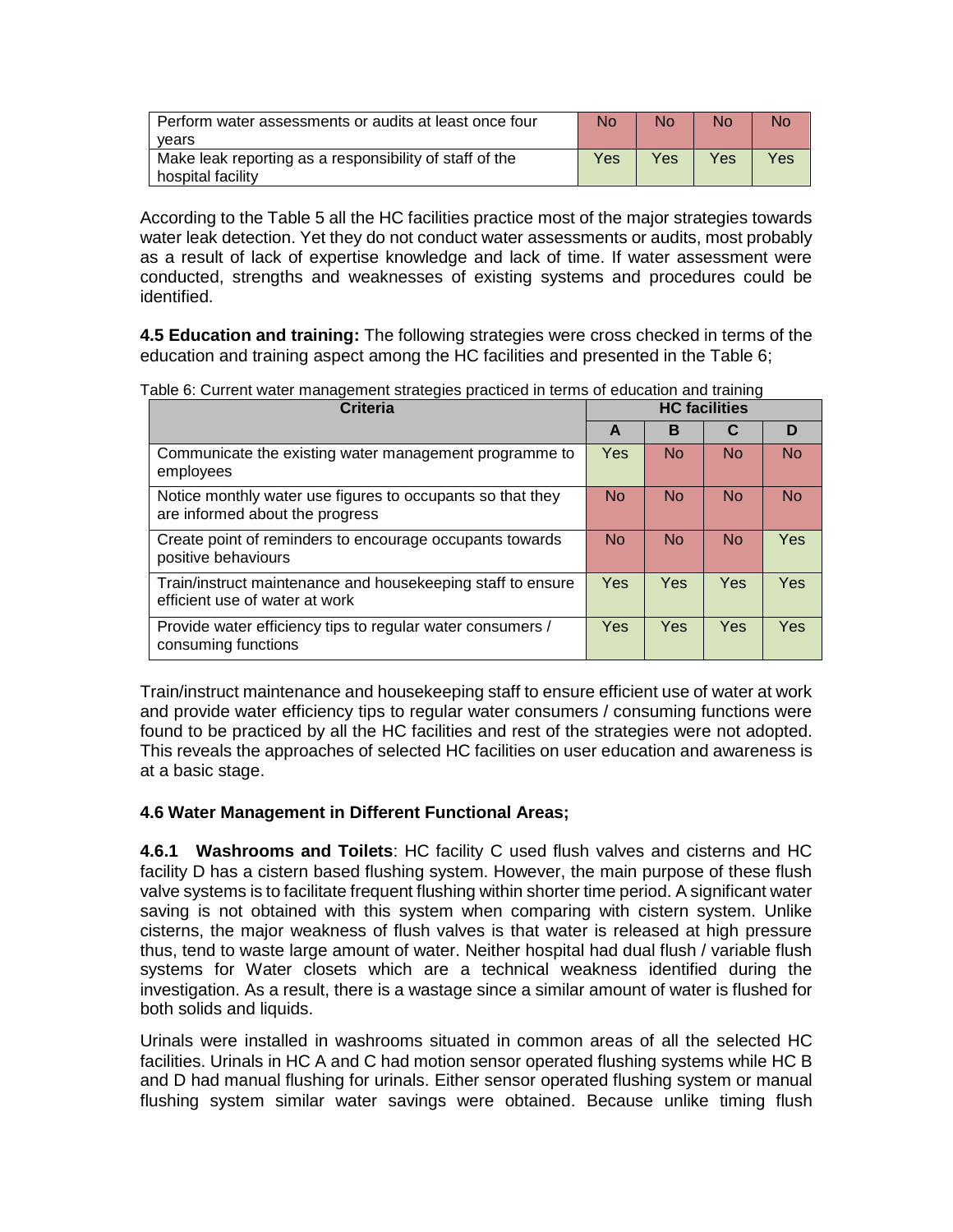controllers, urinals are flushed only after every usage and unnecessary flushes are avoided.

Considering about faucets in washrooms, they had been improved with motion sensors in common area washrooms in HC A and C. Good efficiency has been established there since sensor operated faucets avoid the water wastage when opening and closing a manual faucet. Further, faucets in washrooms of HC C and D are water efficient ones with faucet aerators that reduce the water flow rate without affecting the functional requirement. Showers are installed in resident patient washrooms and no specific technical improvement were found since they are not used frequently.

**4.6.2 Kitchens:** All the HC facilities comprised of dishwashers which enable to save large amount of water. However, more water savings could be obtained if the staffs operate the dishwashers with full loads. Pre-rinse spray valves were installed which enhance the water efficiency in the kitchen. According to the AFED (2010) pre rinsing dishes with the use of spray valve results in substantial water savings of the dishwasher. Furthermore, pre-rinse spray valves were available in the kitchens of the hospitals with a hand held trigger which helps the user to efficiently control the water flow.

**4.6.3 Laundries:** All HC facilities were equipped with in house laundry facility with similar equipment. Yet HC D's non-infected clothes and linen are out-sourced to wash. It could be considered as a good strategy to control the HC facilities water consumption. Washing machines were identified as the major consumer of water in the laundry. Mainly HC A, B and C had reduced the number of washing / rinse steps by using low soap chemicals while HC D conducts several wash and rinse steps that result in higher water consumption. In HC B, hot water is generated in the washing machine and washed with hot water which is an effective strategy for disinfection other than washing for several occasions. Installing a rinse water reclamation system is another good strategy which stores rinse water and reuses that as wash water for the next cycle. But this strategy is not practiced in hospital laundries because there is a risk of transferring infections from previous washing cycle to corresponding cycle, if rinse water is reused. Further the effectiveness of the washing machines can be improved by operating it with full loads and the staffs in HC facilities tend to wash clothes with full loads since used clothes and linen are regularly collected.

**4.6.4 Pools, Spas and Ponds:** Only HC A and B comprised of ponds and following strategies were found;

| <b>Criteria</b>                                                            | HC A       | HC B      |
|----------------------------------------------------------------------------|------------|-----------|
| Supply line / makeup water line has been sub-metered                       | No.        | No.       |
| Rain water / Raw water / recycled water is used for water<br>ponds         | <b>Yes</b> | Yes       |
| Use pond water for few cycles by a proper cleaning and<br>filtering system | <b>Yes</b> | <b>No</b> |
| Reusing drain water from ponds for landscaping or<br>gardening             | <b>No</b>  | <b>No</b> |
| Fountains and waterfalls have been avoided / switched off                  | <b>No</b>  | <b>No</b> |

Table 7: Current water management strategies practiced in terms of pools, spas and ponds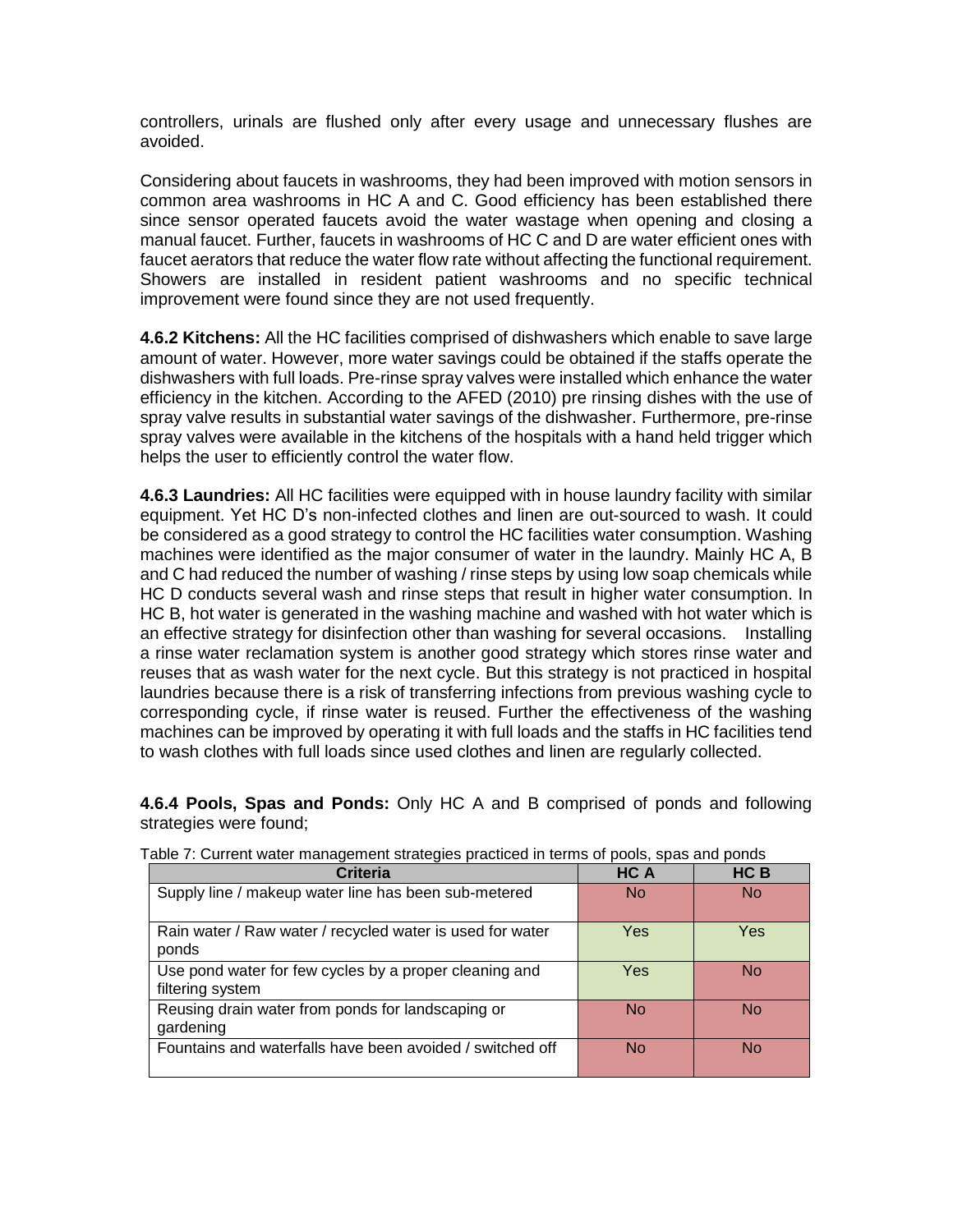Raw water is used by both hospitals for water ponds which is a good strategy. It is clear that Hospital A has a better strategy to reuse the pond water for few occasions after a filtering process. Both drain water from water ponds are left to drain lines, occasionally used for landscaping. This cannot be identified as a good strategy, because it is possible to use drain water for landscaping since it is not infected.

# **4.6.5 Mechanical Systems:**

 *HVAC system:* cooling towers are the major water consuming part of the HVAC systems. Cooling tower water is continuously treated in all the HC to prevent scaling and it has resulted in saving considerable amount of water as blow down procedure is not required. As stated monitoring the cooling tower makeup water demand is practiced only in HC C and D while HC A and B has not even metered cooling tower makeup. Therefore, Hospital C and D have been able to easily find out defects of cooling towers and their plumbing systems. Further, HC D, regulate the HVAC through a Building Management System (BMS), thus, unnecessary cooling towers are switched off or cooling tower fan speed is controlled effectively. As a result HC D obtains savings in both energy and water.

 *Boilers / Steam systems:* Steam generated in the central boilers of HC A and B is used in laundry and sterilizers in the Central Sterile Supply Department (CSSD). It improves the efficiency of laundry and sterile function, but other hospitals use self-steam generating steam irons and sterilizers. It is difficult to distinguish between central boiler and self-steam systems, since water consumptions are not measured properly in the HC facilities. Taking the condensate return back to the central boiler was identified as a major water efficiency measure for the boiler. That technical feature was found in both central boilers of HC A and B. boiler blow down is performed by the boiler operator depending on a blow down schedules which is a proper strategy too. But the blow down process can be further improved through an automatic blow down valve, which blow down the boiler depending on the hardness level of water.

### *Fire protection systems: no specific water management strategies were identified.*

**Medical Equipment and Processes:** Medical processes and equipment were almost similar in every selected hospital except for few differences. When comparing those strategies with the current recognized strategies in the world, current level of performace are considerably good. For example; x-ray machines operate with newer dry imaging technology that does not use water for film processing. Magnetic Resonance Imaging / Computed Tomography (MRI / CT) scanners are cooled by rotating chilled water through a heat exchanger. However, a large amount of water is spent on other medical processes. Distil water plant is one such system that consumes a considerable amount of water. There a continuous water supply is sent through the plant to condensate the water vapour and it is left to drain even though that water is very much possible for recycling. Yet it is difficult to reuse or recycle that waste water since it is mixed with chemicals. Bio-chemistry analyzers in laboratories of HC also use distil water to wash the machine after every sample test in the analyzer which results in consumption of considerable amount of water. Sterilizers are another regularly used water consuming equipment. Sterilizers operate with steam, only smaller amount of water is released after each processing cycle. But discharged hot water is mixed with normal city water that mixture is directed to drain lines in HC facility A. Therefore, a considerable amount of water is wasted daily in HC A due to this single pass cooling method. But this method was not practiced in other HC facilities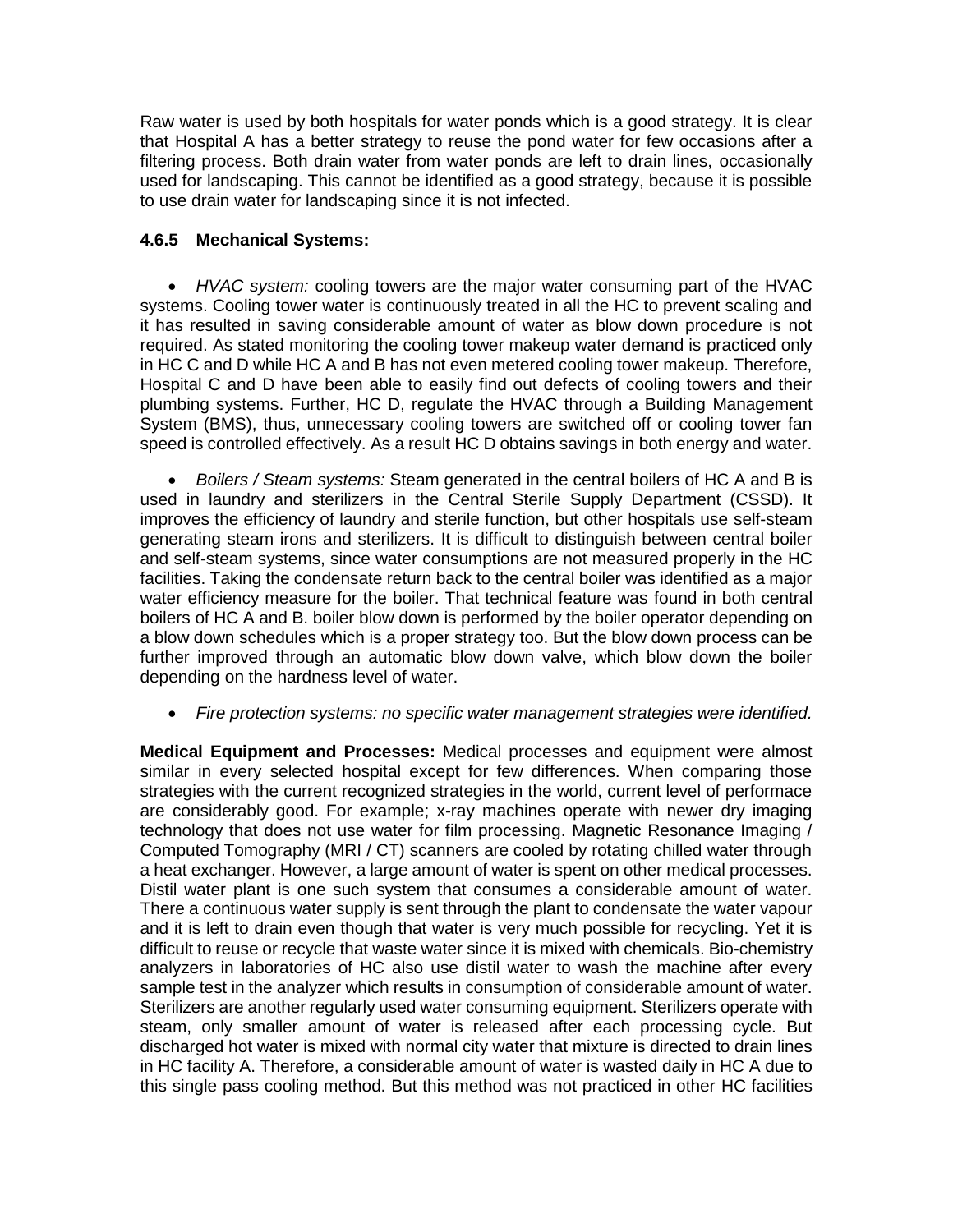and discharged water is directly released to drain lines. However as a management strategy, every HC facility should add cold water to discharge water only when necessary.

#### **5.0 Conclusion**

HC systems are among a community's largest consumers of water, a good management is required over their water consumption. Especially HC facilities have a greater responsibility for properly managing their own water consumption and contributing to minimize the crisis for water. However, the situation is similar in the Sri Lankan context as well, in fact it requires more from hospitals towards water conservation. Therefore, good management strategies should be implemented in HC facilities in Sri Lanka in order to ensure an effective and efficient usage of water. Hence, this research was conducted to investigate the water management strategies currently practiced in HC facilities. The study adopted case study case study approach and data collection was mainly done through site observations together with semi-structured interviews and data analysis was done through cross case analysis.

The findings of the case studies showed that the water management plans in the HC facilities were not comprehensively adopted, yet more focus was given to the technical aspect to conserve water without any planning. For example; different techniques were used at different functional areas such as; washrooms, kitchen, laundry, ponds and HVAC and boilers. Amongst, washrooms should incorporate dual flush systems and show point of reminders to guide the users how to operate it for better performance. Further, improvements were recommended in the existing fire protection system as it had no techniques to conserve water.

Monitoring water at different functional level was crucial, only HC facilities D and C incorporated it while the other A and B focused on monitoring the overall consumption of water. Therefore, hospitals need to implement a mechanism to monitor the water consumption at each functional level for example; sub-meter the makeup water lines to cooling towers and boilers and to monitor their water consumption daily. It could be helpful to troubleshoot the system as well as indirect motivation for the staffs to conserve water at duties.

In terms of the medical equipment it was found that all HC facilities had installed high tech instrument which allowed for savings of water. However, distil water plants of the HC facility need a technical improvement where the existing single pass cooling systems drain considerable amount of water just after cooling the condensation coil of the distil water plant. Therefore, that system need to be improved with a re-circulation mechanism or cool with chilled water produced in the central air conditioning plant.

By understanding the areas lacking in the current context with respect to water management, the professionals in to the HC industry can adopt necessary strategies in order to improve water savings which will reduce the operational cost of their HC facilities as well as help to contribute towards sustainability.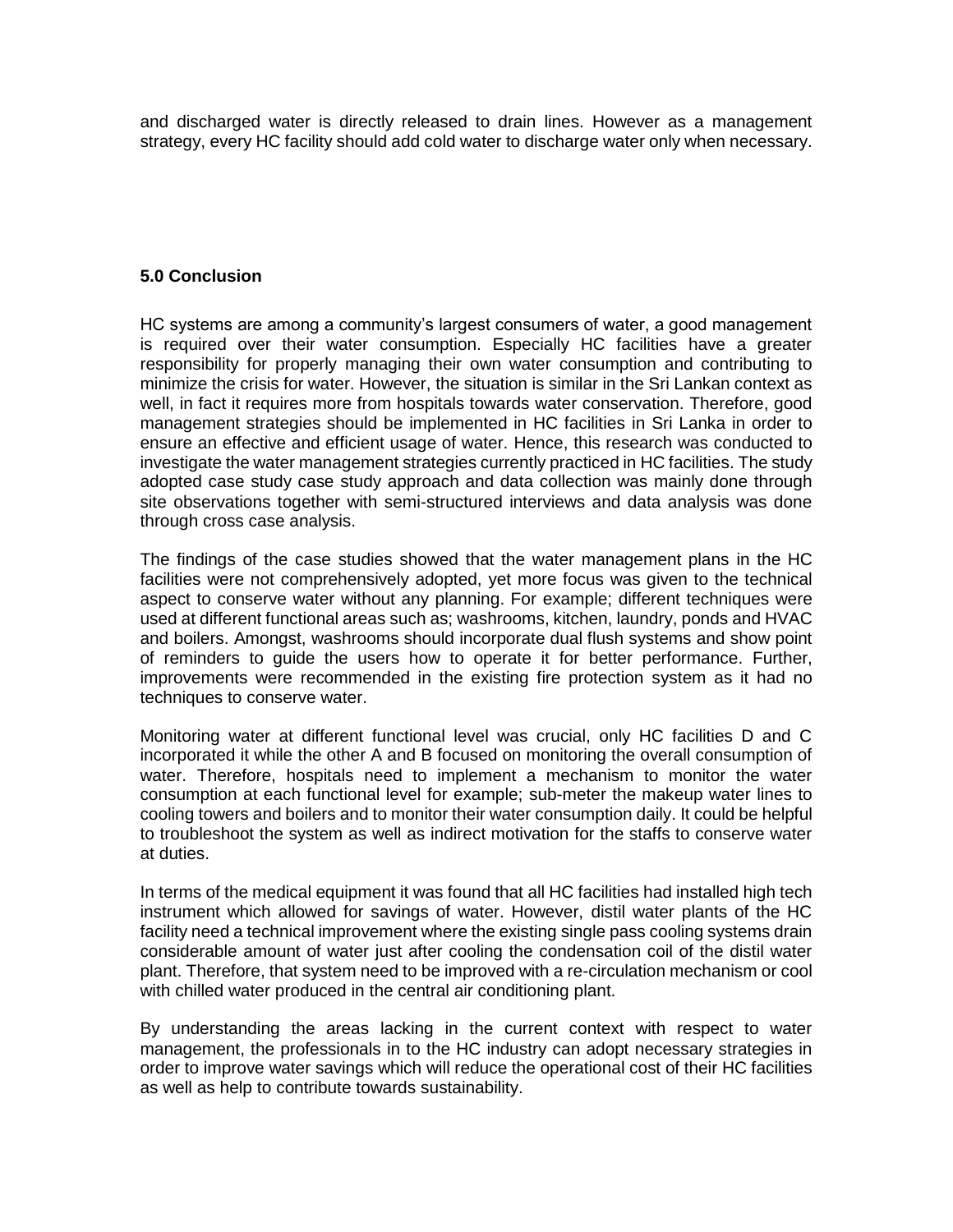### **6.0 References**

- 1. Acmas Technocracy limited. (2010). *Water distillation plants* [Brochure]. Retrieved from http:// www.acmasindia.com/water-distillation-plants/pdf/index.pdf
- 2. Arab Forum for Environment & Development. 2010. Water use efficiency in buildings. In Water efficiency manual, 48-71. Accessed July 1, 2019. Retrieved from http: //www.afedonline.org /water efficiency manual/PDF/5Chapter%204\_Buildings.
- 3. Australian Government Department of the Environment and Heritage. 2006. *Water efficiency guide: Office and public buildings*. Canberra, Australia: Focus press.
- 4. Dan Weimar and Allan Browning. 2010. Reducing water costs in building HVAC systems. *Facilities Engineering Journal*, 37, no 3, 24-26. Retrieved from http://www.chemaqua.com/downloads/cases/AFE\_Reducing\_Water\_Costs\_in\_Bldg \_HVAC.pdf.
- 5. Environment Agency of United Kingdom. 2007. Conserving water in buildings A practical guide. Retrieved from http://www.environment-agency.gov.uk /documents/ Conserving water\_in\_Buildings.pdf
- 6. European Commission. 2012. Water statistics. Accessed June 28, 2019. Retrieving from http: /www,eurostst.ec.europa.eu.
- 7. John Angelbeck, Girolamo Ortolano, [Francis Canonica](https://www.researchgate.net/scientific-contributions/39493261_Francis_P_Canonica?_sg%5B0%5D=i6LAPwBeYtY_v5CzaVbfC3_ExQZi9gxCTN6P1YVzlF24u9QM4x1e6PFeWUWkoUjKHVnzCTA.nmi8lz0M1CiM8Qsvkx_MteGxgH31CLH-YEVkHJlS-288zsvDRZLObK9earXjOriOYwwqPwTyfbS2J8I77QFlUg&_sg%5B1%5D=pE-kbUpDRKhFYaHOzqd9XAhilBG-gr0rke3O8rBqTWrgBzrwCeYr8sRuQJ937wEixvgo8aRvHS2bAssI.1BF3ZnVnztmCkrpYwbY48_YZuWGksbNBvttE397f1T_3e_8LnBS-UkH5SQ93qt_jgP9NHv5QnKK2pBpmup2stQ) and [Joseph Steven Cervia.](https://www.researchgate.net/profile/Joseph_Cervia?_sg%5B0%5D=i6LAPwBeYtY_v5CzaVbfC3_ExQZi9gxCTN6P1YVzlF24u9QM4x1e6PFeWUWkoUjKHVnzCTA.nmi8lz0M1CiM8Qsvkx_MteGxgH31CLH-YEVkHJlS-288zsvDRZLObK9earXjOriOYwwqPwTyfbS2J8I77QFlUg&_sg%5B1%5D=pE-kbUpDRKhFYaHOzqd9XAhilBG-gr0rke3O8rBqTWrgBzrwCeYr8sRuQJ937wEixvgo8aRvHS2bAssI.1BF3ZnVnztmCkrpYwbY48_YZuWGksbNBvttE397f1T_3e_8LnBS-UkH5SQ93qt_jgP9NHv5QnKK2pBpmup2stQ) 2006. Hospital water: a sorce of concern from infection. *Managing Infection Control*, 6, no.1, 44-54.
- 8. National Cleaner Production Centre. 2012. What is water efficiency?. Accessed July 20, 2019. Retrieved from http://www.ncpcsrilanka.org / water\_efficiency.html.
- 9. New Hampshire Department of Environmental Services. 2013. *Environmental fact sheet – water efficiency: healthcare facilities*. WD-DWGB-26-14. Concord, New Hampshire: Department press.
- 10. North Carolina Department of Environment and Natural Resources. (2002, August). *Water conservation checklist: Hospitals / Medical facilities.* Retrieved from http:// www.infohouse.p2ric.org/ref/23/22006.pdf.
- 11. Practice Green Health. 2014. *How healthcare uses water*. Accessed July 13, 2019. Retrieved from [http://practicegreenhealth.org/topic/energy-water-and-climate/water.](http://practicegreenhealth.org/topic/energy-water-and-climate/water)
- 12. Ronnie Cohen, Kristina Ortez and Crossley Pinkstaff. 2009. Increasing Water Efficiency in California's Commercial, Industrial and Institutional (CII) Sector [Issue paper]. Accessed July 4, 2019. Retrieved from http:// [www.nrdc.org/water/cacii/files/cii.pdf.](http://www.nrdc.org/water/cacii/files/cii.pdf)
- 13. Texas Water Development Board. 2011. *Water conservation for industries, businesses and institutions* [Brochure]. Accessed June 05, 2019. Retrieved from http:// www.twdb.texas .gov/ publications/ water conservation brochures/ Water conservation for industries, businesses and institutions.pdf.
- 14. United States Department of Energy. 2011. *Water efficiency improvements at various environmental protection agency sites.* Accessed July 08, 2019. Retrieved from http:// www.apps1.eere.energy .gov / buildings / publications / pdfs / heawaterefficiency.pdf.